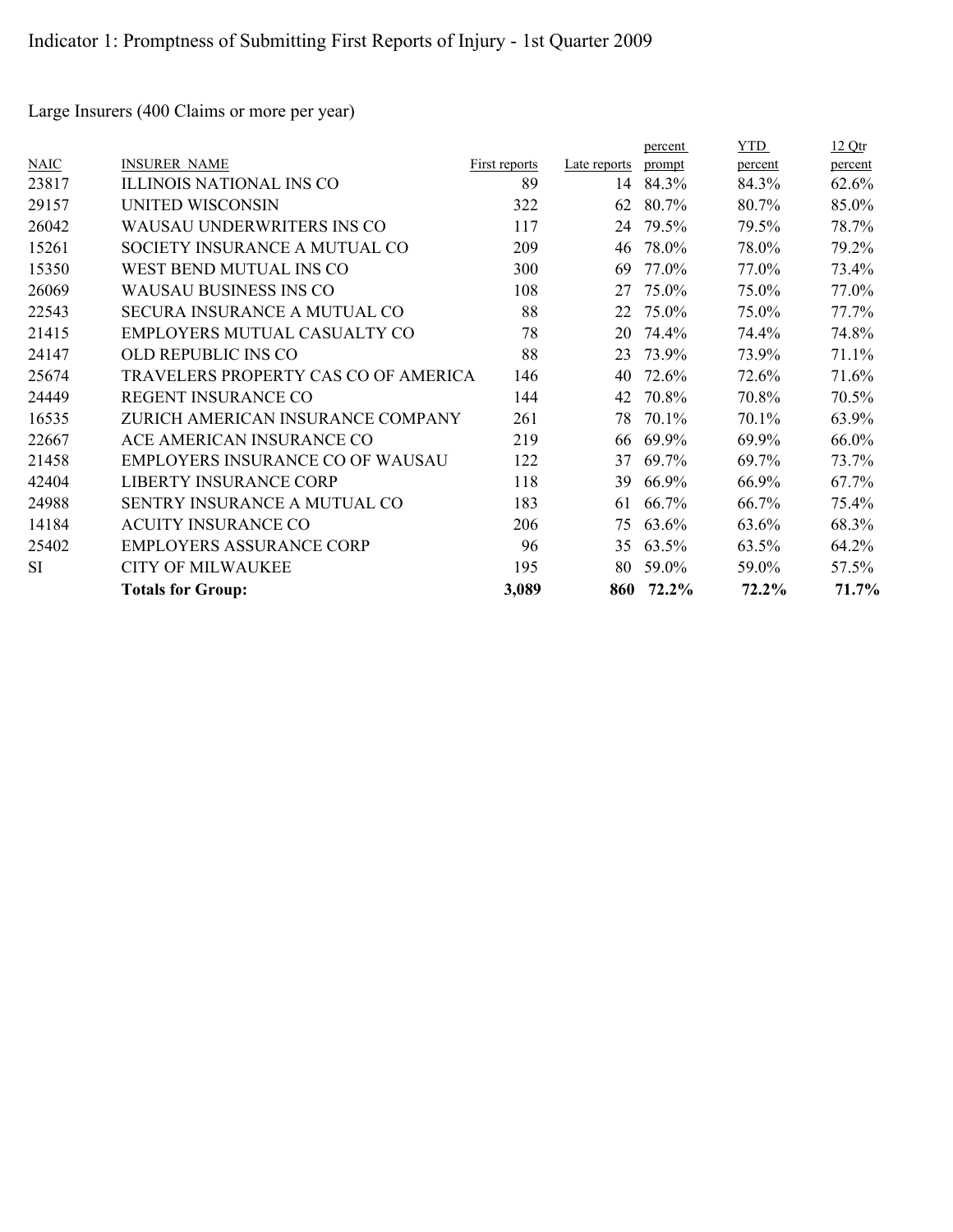Medium Size Insurers (65 -399 Claims or more per year)

|             |                                      |                      |                | percent         | <b>YTD</b> | 12Qtr   |
|-------------|--------------------------------------|----------------------|----------------|-----------------|------------|---------|
| <b>NAIC</b> | <b>INSURER NAME</b>                  | <b>First reports</b> | Late reports   | prompt          | percent    | percent |
| 15377       | WESTERN NATIONAL MUTUAL INS CO       | 24                   |                | 1 95.8%         | 95.8%      | 89.2%   |
| 11150       | <b>ARCH INSURANCE CO</b>             | 19                   |                | $1\quad 94.7\%$ | 94.7%      | 83.1%   |
| 23442       | PATRIOT GENL INS CO                  | 18                   | $\mathbf{1}$   | 94.4%           | 94.4%      | 73.7%   |
| 37885       | XL SPECIALTY INSURANCE COMPANY       | 28                   |                | 2 92.9%         | 92.9%      | 77.9%   |
| SI          | <b>TARGET CORP (STORES)</b>          | 12                   |                | 1 91.7%         | 91.7%      | 82.0%   |
| 10166       | ACCIDENT FUND INS CO OF AMERICA      | 68                   | $7^{\circ}$    | 89.7%           | 89.7%      | 86.5%   |
| 13935       | FEDERATED MUTUAL INS CO              | 17                   | 2              | 88.2%           | 88.2%      | 88.4%   |
| 11371       | GREAT WEST CASUALTY CO               | 25                   | $\overline{3}$ | 88.0%           | 88.0%      | 78.9%   |
| 11527       | LEAGUE OF WIS MUNICIPALITIES MUTUAL  | 48                   | $7^{\circ}$    | 85.4%           | 85.4%      | 86.1%   |
| SI          | SCHNEIDER NATIONAL CARRIERS INC      | 20                   | 3              | 85.0%           | 85.0%      | 78.8%   |
| 19429       | INSURANCE COMPANY OF STATE OF PA THE | 51                   | 8              | 84.3%           | 84.3%      | 69.7%   |
| 35386       | FIDELITY & GUARANTY INS CO           | 62                   |                | 10 83.9%        | 83.9%      | 68.9%   |
| 26425       | WAUSAU GENERAL INS CO                | 23                   | $\overline{4}$ | 82.6%           | 82.6%      | 73.2%   |
| 43575       | INDEMNITY INSURANCE CO OF NORTH AMER | 11                   | 2              | 81.8%           | 81.8%      | 70.6%   |
| <b>SI</b>   | NEWPAGE WISCONSIN SYSTEM INC         | 11                   | $\overline{2}$ | 81.8%           | 81.8%      | 70.0%   |
| 11374       | <b>SFM MUTUAL INS CO</b>             | 49                   | 9              | 81.6%           | 81.6%      | 86.3%   |
| 19445       | NATIONAL UNION FIRE INS CO OF PITTSB | 38                   | $\tau$         | 81.6%           | 81.6%      | 71.5%   |
| <b>SI</b>   | <b>DEPT OF ADMINISTRATION</b>        | 107                  |                | 20 81.3%        | 81.3%      | 78.7%   |
| 20508       | VALLEY FORGE INS CO                  | 36                   | 7 <sup>1</sup> | 80.6%           | 80.6%      | 80.5%   |
| 23434       | MIDDLESEX INSURANCE CO               | 46                   | 9              | 80.4%           | 80.4%      | 72.2%   |
| 10677       | CINCINNATI INSURANCE CO THE          | 66                   | 13             | 80.3%           | 80.3%      | 73.5%   |
| 29459       | TWIN CITY FIRE INS CO                | 65                   | 13             | 80.0%           | 80.0%      | 63.1%   |
| 14303       | <b>INTEGRITY MUTUAL INS CO</b>       | 41                   | 9              | 78.0%           | 78.0%      | 81.7%   |
| 19275       | AMERICAN FAMILY MUTUAL INS CO        | 26                   | 6              | 76.9%           | 76.9%      | 75.6%   |
| 25666       | TRAVELERS INDEMNITY CO OF AMERICA TH | 21                   | 5              | 76.2%           | 76.2%      | 73.4%   |
| 19410       | COMMERCE & INDUSTRY INS CO           | 42                   | 10             | 76.2%           | 76.2%      | 66.3%   |
| 24830       | CITIES & VILLAGES MUTUAL INS CO      | 25                   | 6              | 76.0%           | 76.0%      | 72.0%   |
| 23035       | LIBERTY MUTUAL FIRE INS CO           | 54                   | 13             | 75.9%           | 75.9%      | 70.8%   |
| 31003       | TRI STATE INS CO OF MN               | 49                   | 12             | 75.5%           | 75.5%      | 47.3%   |
| 24414       | <b>GENERAL CAS CO OF WI</b>          | 32                   | 8              | 75.0%           | 75.0%      | 67.5%   |
| 23043       | LIBERTY MUTUAL INS CO                | 143                  |                | 36 74.8%        | 74.8%      | 63.4%   |
| 20494       | TRANSPORTATION INSURANCE CO          | 59                   |                | 15 74.6%        | 74.6%      | 71.9%   |
| SI          | MILWAUKEE TRANSPORT SERVICES INC     | 39                   |                | 10 74.4%        | 74.4%      | 75.0%   |
| 14176       | HASTINGS MUTUAL INS CO               | 19                   |                | 5 73.7%         | 73.7%      | 77.8%   |
| 28460       | SENTRY CASUALTY CO                   | 188                  |                | 50 73.4%        | 73.4%      | 74.5%   |
| 19950       | WILSON MUTUAL INS CO                 | 67                   |                | 18 73.1%        | 73.1%      | 72.1%   |
| 10998       | MICHIGAN COMMERICAL INS MUTUAL INS C | 24                   |                | 7 70.8%         | 70.8%      | 76.6%   |
| 21407       | <b>EMCASCO INSURANCE CO</b>          | 57                   | 17             | 70.2%           | 70.2%      | 80.2%   |
| 18988       | <b>AUTO OWNERS INS CO</b>            | 38                   |                | 12 68.4%        | 68.4%      | 74.9%   |
| SI          | <b>CITY OF MADISON</b>               | 41                   |                | 14 65.9%        | 65.9%      | 46.6%   |
| 23841       | NEW HAMPSHIRE INSURANCE CO           | 106                  |                | 37 65.1%        | 65.1%      | 66.0%   |
| 23787       | NATIONWIDE MUTUAL INS CO             | 36                   |                | 13 63.9%        | 63.9%      | 63.0%   |
| 15091       | RURAL MUTUAL INS CO                  | 59                   |                | 22 62.7%        | 62.7%      | 72.5%   |
| 40142       | AMERICAN ZURICH INS CO               | 44                   |                | 17 61.4%        | 61.4%      | 75.4%   |
| 25682       | TRAVELERS INDEMNITY CO OF CT THE     | 75                   | 29             | 61.3%           | 61.3%      | 70.9%   |
| 31895       | AMERICAN INTERSTATE INS CO           | 17                   |                | 7 58.8%         | 58.8%      | 70.7%   |
| 10804       | CONTINENTAL WESTERN INS CO           | 17                   |                | 7 58.8%         | 58.8%      | 35.0%   |
| 20281       | FEDERAL INSURANCE CO                 | 44                   |                | 20 54.5%        | 54.5%      | 55.2%   |
|             |                                      |                      |                |                 |            |         |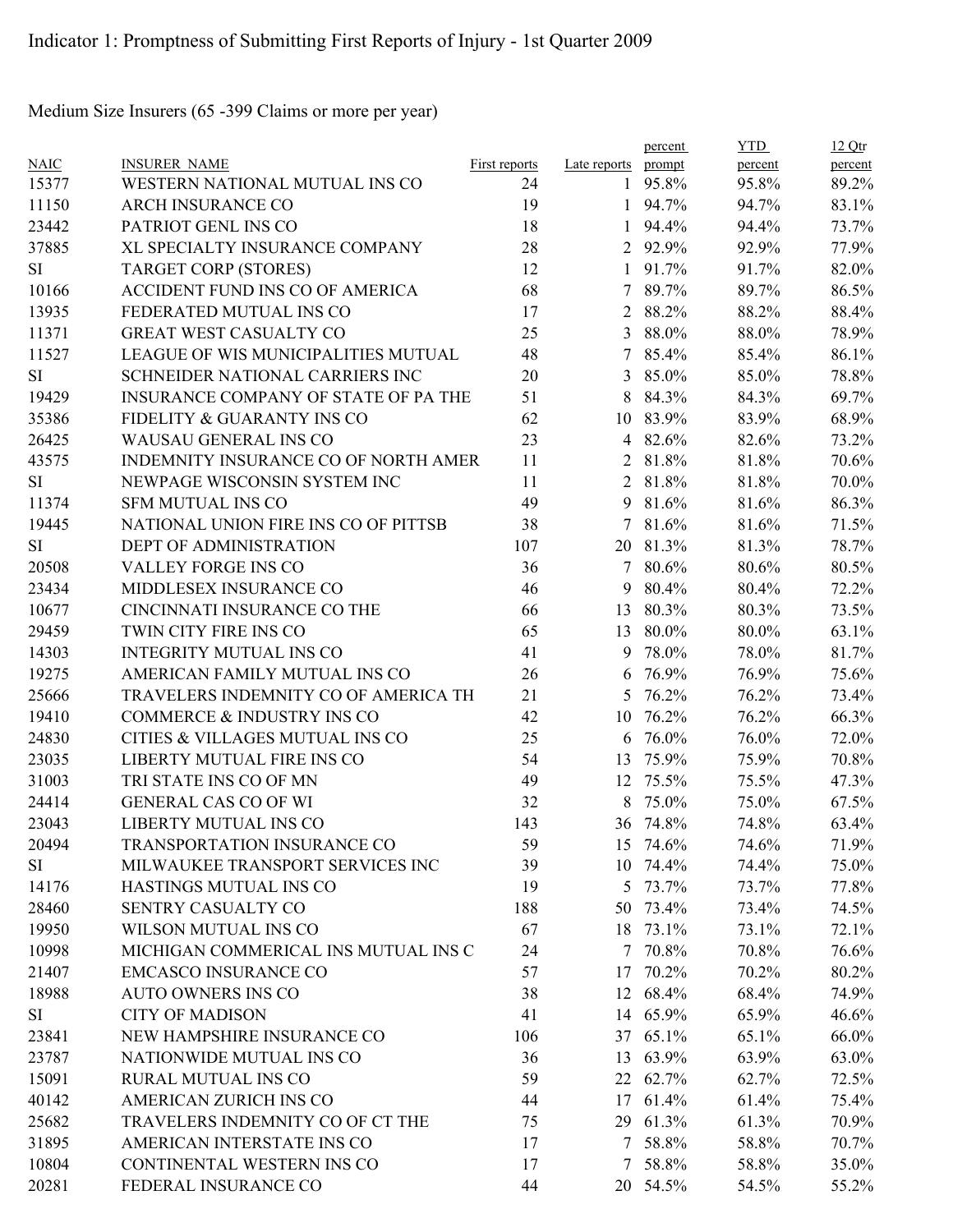Medium Size Insurers (65 -399 Claims or more per year)

|           |                               |               |              | percent     | YTD.     | 12Qtr   |
|-----------|-------------------------------|---------------|--------------|-------------|----------|---------|
| NAIC      | <b>INSURER NAME</b>           | First reports | Late reports | prompt      | percent  | percent |
| <b>SI</b> | <b>KOHLER CO</b>              | 30            | 14           | 53.3%       | 53.3%    | 82.7%   |
| 24228     | PEKIN INSURANCE CO            | 8             | 4            | 50.0%       | 50.0%    | 52.9%   |
| SI.       | UW-SYSTEM ADMINISTRATION      | 47            | 25           | 46.8%       | 46.8%    | 47.6%   |
| 19380     | AMERICAN HOME ASSURANCE CO    | 13            |              | $7\;46.2\%$ | $46.2\%$ | 67.1%   |
| 13986     | FRANKENMUTH MUTUAL INS CO     | 37            |              | 20 45.9%    | 45.9%    | 50.0%   |
| SI.       | MILWAUKEE BOARD OF SCHOOL DIR | 77            | 51           | 33.8%       | 33.8%    | 25.8%   |
| 22659     | INDIANA INSURANCE CO          | 38            |              | 27 28.9%    | 28.9%    | 29.3%   |
| SI.       | <b>COUNTY OF MILWAUKEE</b>    | 29            | 29           | $0.0\%$     | $0.0\%$  | 2.8%    |
|           | <b>Totals for Group:</b>      | 2,486         |              | 714 71.3%   | 71.3%    | 68.2%   |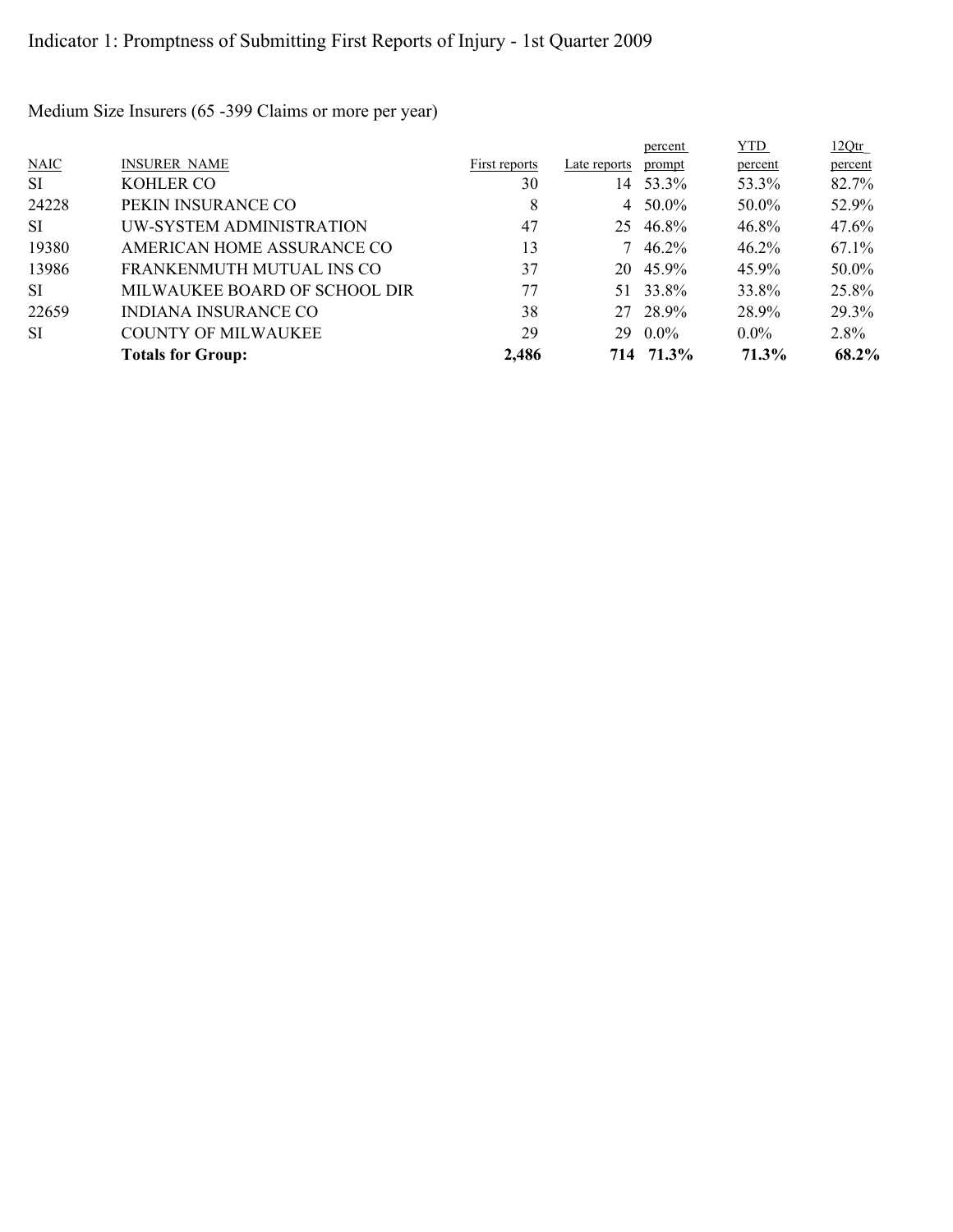Small Size Insurers (Less than 65 Claims per year)

|             |                                      |                      |                     | percent    | <b>YTD</b> | 12Qtr   |
|-------------|--------------------------------------|----------------------|---------------------|------------|------------|---------|
| <b>NAIC</b> | <b>INSURER NAME</b>                  | <b>First reports</b> | Late reports prompt |            | percent    | percent |
| SI          | MARTEN TRANSPORT LTD                 | 18                   |                     | $0$ 100.0% | 100.0%     | 96.6%   |
| SI          | <b>USF HOLLAND INC</b>               | 12                   |                     | 2 83.3%    | 83.3%      | 94.5%   |
| SI          | <b>BRUNSWICK CORPORATION</b>         | $\overline{4}$       | $\theta$            | 100.0%     | 100.0%     | 92.6%   |
| 20109       | BITUMINOUS FIRE & MARINE INS CO      | $\overline{2}$       | $\overline{0}$      | 100.0%     | 100.0%     | 90.3%   |
| $\rm SI$    | GENERAL MOTORS CORPORATION           | 5                    | 1                   | 80.0%      | 80.0%      | 89.6%   |
| $\rm SI$    | WISCONSIN BELL INC                   | 27                   |                     | 4 85.2%    | 85.2%      | 86.7%   |
| $\rm SI$    | FEDEX FREIGHT INC                    | 7                    | 1                   | 85.7%      | 85.7%      | 85.7%   |
| $\rm SI$    | <b>COUNTY OF WASHINGTON</b>          | 6                    | $\theta$            | 100.0%     | 100.0%     | 85.3%   |
| SI          | <b>BRIGGS &amp; STRATTON CORP</b>    | 6                    | 1                   | 83.3%      | 83.3%      | 84.9%   |
| 22322       | <b>GREENWICH INSURANCE CO</b>        | $\overline{0}$       | $\left( 0 \right)$  | $0.0\%$    | $0.0\%$    | 84.2%   |
| SI          | KENOSHA UNIFIED SCHOOL DISTRICT      | $\overline{c}$       | $\left( 0 \right)$  | 100.0%     | 100.0%     | 84.0%   |
| 19259       | SELECTIVE INS CO OF SOUTH CAROLINA   | $\overline{4}$       | $\left( 0 \right)$  | 100.0%     | 100.0%     | 83.1%   |
| 14117       | <b>GRINNELL MUT REINSUR CO</b>       | 1                    | $\theta$            | 100.0%     | 100.0%     | 83.0%   |
| 25976       | UTICA MUTUAL INS CO                  | 16                   | 3                   | 81.3%      | 81.3%      | 82.8%   |
| 14508       | MICHIGAN MILLERS MUTUAL INS CO       | 11                   | 1                   | 90.9%      | 90.9%      | 82.7%   |
| 13021       | UNITED FIRE & CASUALTY CO            | 17                   | 1                   | 94.1%      | 94.1%      | 82.1%   |
| 19038       | TRAVELERS CASUALTY & SURETY CO       | 6                    | $\theta$            | 100.0%     | 100.0%     | 80.7%   |
| 11250       | <b>COMMUNITY INS CORP</b>            | 1                    | $\overline{0}$      | 100.0%     | 100.0%     | 80.4%   |
| 21180       | <b>SENTRY SELECT</b>                 | 11                   | $\overline{2}$      | 81.8%      | 81.8%      | 80.4%   |
| <b>SI</b>   | STOUGHTON TRAILERS, LLC              | 4                    | $\theta$            | 100.0%     | 100.0%     | 80.3%   |
| 23108       | LUMBERMEN'S UNDERWRITING ALLIANCE US | 3                    | 2                   | 33.3%      | 33.3%      | 78.8%   |
| 12006       | DISTRICTS MUTUAL INS                 | 12                   | 5                   | 58.3%      | 58.3%      | 78.3%   |
| <b>SI</b>   | CNH AMERICA LLC                      | 6                    | 1                   | 83.3%      | 83.3%      | 78.3%   |
| SI          | <b>COUNTY OF ROCK</b>                | 7                    | 4                   | 42.9%      | 42.9%      | 77.5%   |
| 20443       | CONTINENTAL CASUALTY CO              | 3                    | $\left( 0 \right)$  | 100.0%     | 100.0%     | 77.5%   |
| 36463       | DISCOVER PROPERTY & CASUALTY INSURAN | 22                   |                     | 4 81.8%    | 81.8%      | 76.7%   |
| 19402       | AIG CASUALTY CO                      | 7                    | 1                   | 85.7%      | 85.7%      | 75.9%   |
| 25615       | <b>CHARTER OAK FIRE INS CO</b>       | 12                   | 2                   | 83.3%      | 83.3%      | 75.0%   |
| 10472       | CAPITOL INDEMNITY CORP               | 8                    | 1                   | 87.5%      | 87.5%      | 73.1%   |
| 20478       | NATIONAL FIRE INS CO OF HARTFORD     | 11                   | 3                   | 72.7%      | 72.7%      | 72.9%   |
| 10120       | EVEREST NATIONAL INS CO              | $\overline{2}$       | 1                   | 50.0%      | 50.0%      | 72.9%   |
| 18767       | CHURCH MUTUAL INSURANCE CO           | 12                   | 3                   | 75.0%      | 75.0%      | 72.9%   |
| 34207       | WESTPORT INSURANCE CORPORATION       | 3                    | 2                   | 33.3%      | 33.3%      | 72.5%   |
|             | PENN MFRS ASSOCIATION INS CO         |                      |                     |            |            |         |
| 12262       |                                      | 17                   |                     | 3 82.4%    | 82.4%      | 72.0%   |
| 19682       | HARTFORD FIRE INSURANCE CO           | 11                   | $\overline{2}$      | 81.8%      | 81.8%      | 71.5%   |
| 26956       | WIS COUNTY MUTUAL INS CORP           | 14                   | 5                   | 64.3%      | 64.3%      | 71.5%   |
| 29424       | HARTFORD CASUALTY INS CO             | 12                   |                     | 4 66.7%    | 66.7%      | 70.6%   |
| SI          | P&H MINING EQUIPMENT INC             | 14                   | 5                   | 64.3%      | 64.3%      | 69.8%   |
| 14591       | MILWAUKEE INS COMPANY                | 2                    | $\theta$            | 100.0%     | 100.0%     | 68.6%   |
| 33600       | L M INSURANCE CORP                   | 6                    | $\overline{0}$      | 100.0%     | 100.0%     | 68.6%   |
| 13714       | PHARMACISTS MUTUAL INS CO            | 4                    | $\overline{2}$      | 50.0%      | 50.0%      | 68.5%   |
| 24767       | ST PAUL FIRE & MARINE INS CO         | $\boldsymbol{0}$     | $\overline{0}$      | $0.0\%$    | $0.0\%$    | 68.4%   |
| 30104       | HARTFORD UNDERWRITERS INS CO         | 12                   |                     | 2 83.3%    | 83.3%      | 67.9%   |
| 25143       | STATE FARM FIRE & CASUALTY CO        | 15                   | 1                   | 93.3%      | 93.3%      | 66.7%   |
| SI          | <b>CITY OF KENOSHA</b>               | 7                    | $\theta$            | 100.0%     | 100.0%     | 65.3%   |
| 41394       | BENCHMARK INSURANCE CO               | 9                    | 1                   | 88.9%      | 88.9%      | 65.0%   |
| 33588       | FIRST LIBERTY INS CORP THE           | 3                    | 1                   | 66.7%      | 66.7%      | 64.9%   |
| 36919       | HAWKEYE SECURITY INS CO              | 12                   |                     | 10 16.7%   | 16.7%      | 64.3%   |